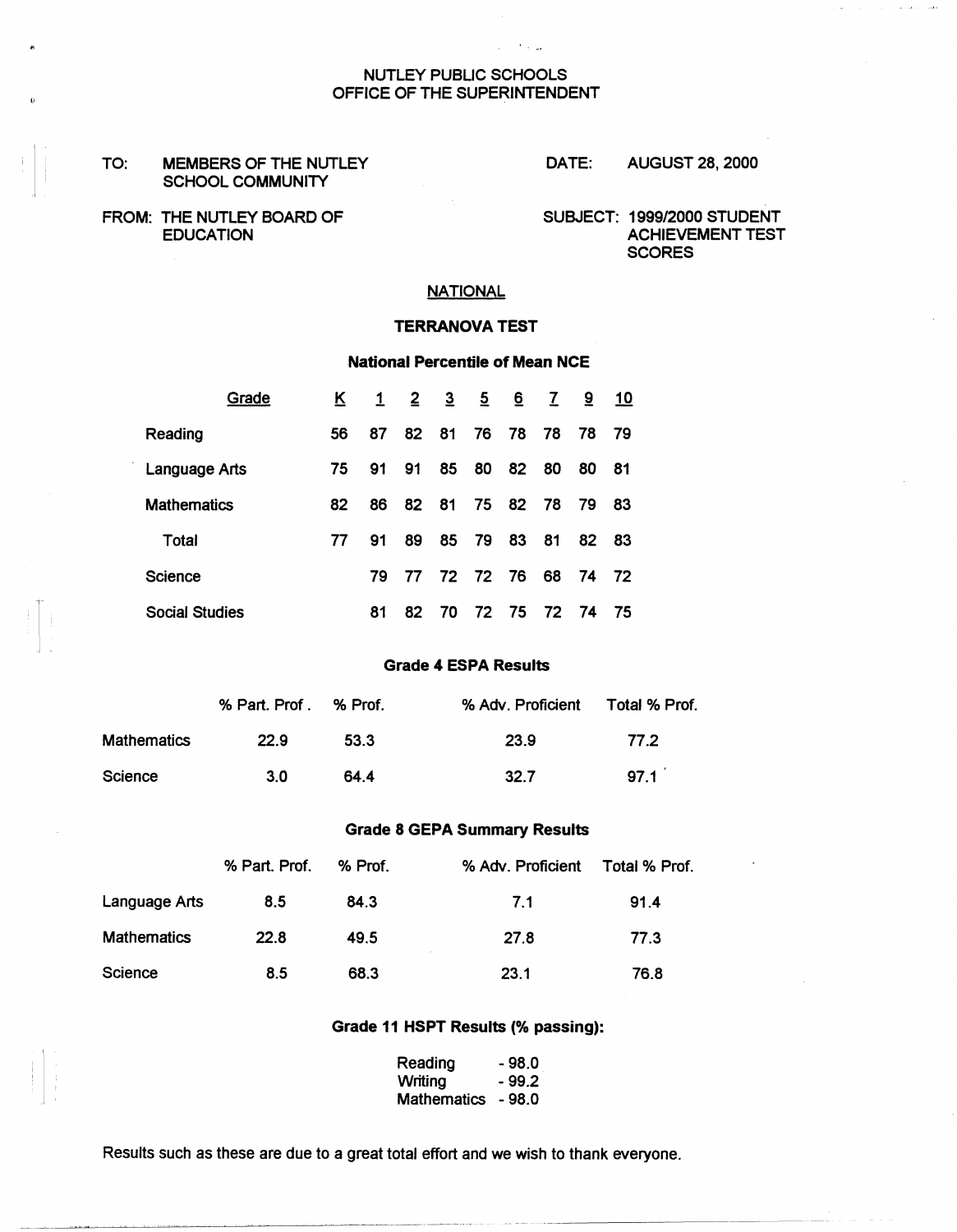# NEW JERSEY STATEWIDE TESTING ELEMENTARY SCHOOL PROFICIENCY ASSESSMENT (ESPA) SUMMARY STATISTICS 1999/2000

## NEW JERSEY STATEWIDE AVERAGES

## LANGUAGE ARTS LITERACY

## **MATHEMATICS**

21. 7% advanced proficient 49.6% proficient 28. 7% partially proficient

## **SCIENCE**

32.3% advanced proficient 57.3% proficient 10.4% partially proficient

NUTLEY DISTRICT **SUMMARY** STATISTICS (307 students)

## LANGUAGE ARTS LITERACY

## **MATHEMATICS**

23.9% advanced proficient 53.3% proficient 22.9% partially proficient

## **SCIENCE**

32. 7% advanced proficient 64.4% proficient 3.0% partially proficient

i '